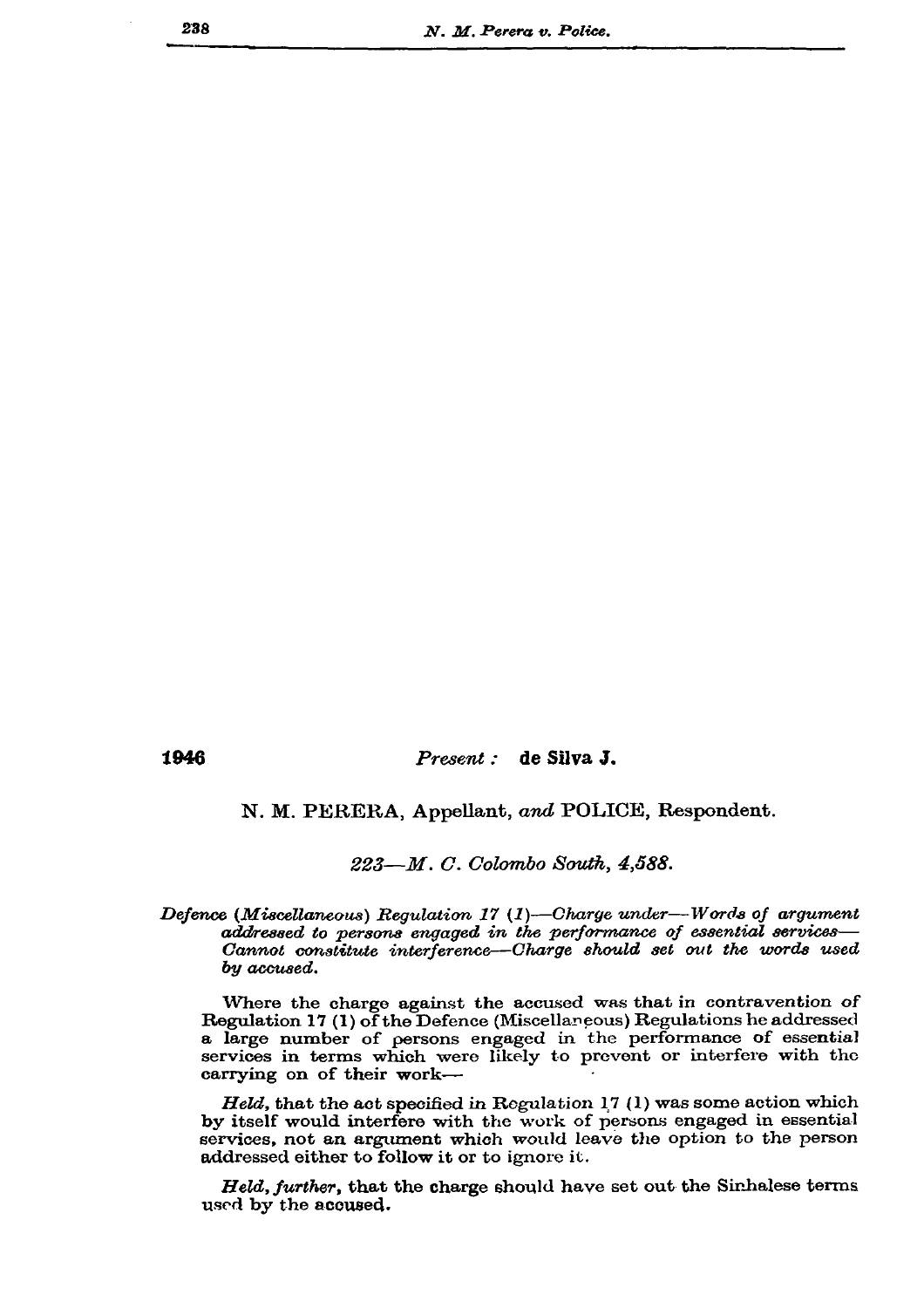PPEAL against a conviction from the Magistrate's Court of Colombo South.

 $H.V.$  Perera,  $K.C.$  (with him S. Nadesan and  $C.E.L.$  Wickremasinghe). for the accused, appellant.

T. S. Fernando, C.C., for the Attorney-General.

Мау 17, 1946. DE SILVA J.-

The charge against the accused in this case was that on November 21. 1945, at the Ratmalana within the jurisdiction of this court in contravention of Regulation 17 (1) of the Defence (Miscellaneous) Regulations he did an act, to wit, address a large number of persons engaged in the performance of essential services thus :

"Brothers, the other bus companies have stopped work to-day to get their legitimate dues. You all like one body must fight shoulder to shoulder until you attain final victory".

having reasonable cause to believe that such act will be likely to prevent or interfere with the carrying on of their work by persons engaged in the performance of essential services, and that he thereby committed an offence under Regulation 17 (1) punishable under Regulation 52 (3) of the said Defence (Miscellaneous) Regulations. He was convicted of this charge and was sentenced to a term of three months' rigorous imprisonment.

In appeal Mr. Perera on his behalf contends that the speech alleged to have been made by the accused does not amount to an act which would prevent or interfere with the carrying on of the essential services as provided in Regulation 17. He also contends that the charge set out is that the accused used certain terms in English whereas the evidence is that the accused addressed the employees of the bus company in the Sinhalese language, so that the evidence does not support the charge made against the accused.

It is difficult to contend that where an argument or a speech is addressed to a person engaged in an essential service the fact that the person addressed has the option of accepting that advice would make the argument or speech an act which would prevent or interfere with the carrying out of the duties of that person. The act specified in the regulation appears to be some action which by itself would interfere with the work of persons engaged in essential services, not an argument which leaves the option to the person addressed either to follow it or to ignore it.

There is separate provision in the Defence Regulations for dealing with persons who strike or encourage strikes in essential services. So that it is to be presumed that Regulation 17 (1) was intended to meet offences other than encouraging strikes.